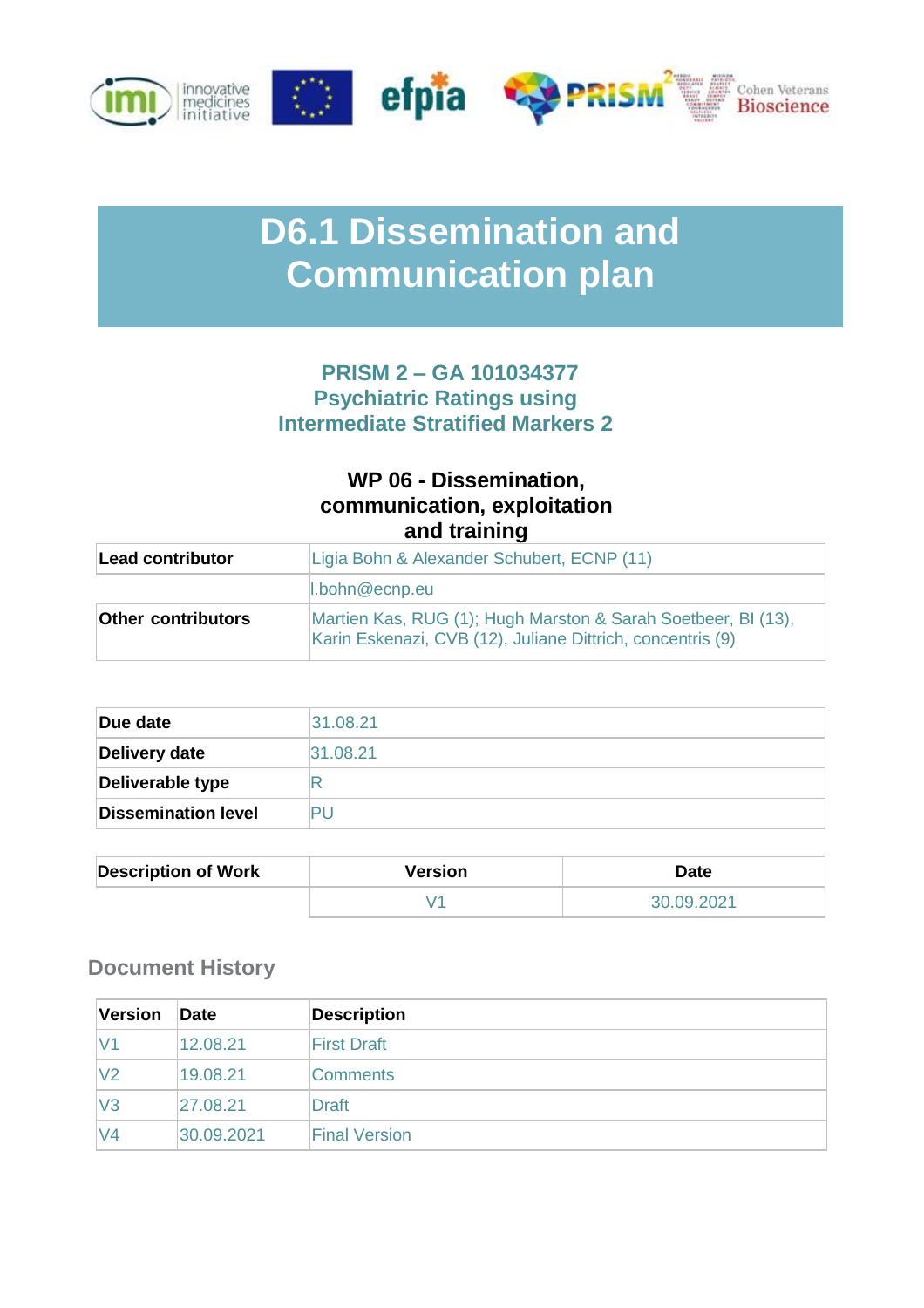

# **Publishable Summary**

The Dissemination and Communication plan specifies the exploitation and dissemination activities to be implemented, in line with the terms and conditions of the Consortium Agreement.

This will be a dynamic document, periodically updated, to be used as an internal guide on how and when to effectively communicate on PRISM 2 activities and results. The aim is to produce all PRISM 2 communications in clear and accessible formats to ensure that we reach the different target groups. The

dissemination and exploitation of the project and its results will be closely monitored and updated by the Impact and Innovation Board (IIB) whenever necessary.

# **D6.1 Dissemination and communication Plan**

## **Project summary**

**The PRISM project aims to develop a quantitative biological approach to the understanding and treatment of neuropsychiatric diseases.**

The PRISM project aims to unpick the biological reasons underlying social dysfunction, which is a common early symptom of schizophrenia, Alzheimer's disease and major depressive disorder, and thereby addresses the lack of understanding of the root biological causes which is one of the reasons behind the dramatic slowdown in the development of new drugs to treat neuropsychiatric disorders.

# **PRISM 2 Communication and Dissemination Plan**

**ECNP, BI, concentris, RUG and CVB will work with all partners to identify their dissemination, and communication needs throughout the project, updating this document as required.**



Stakeholders in PRISM 2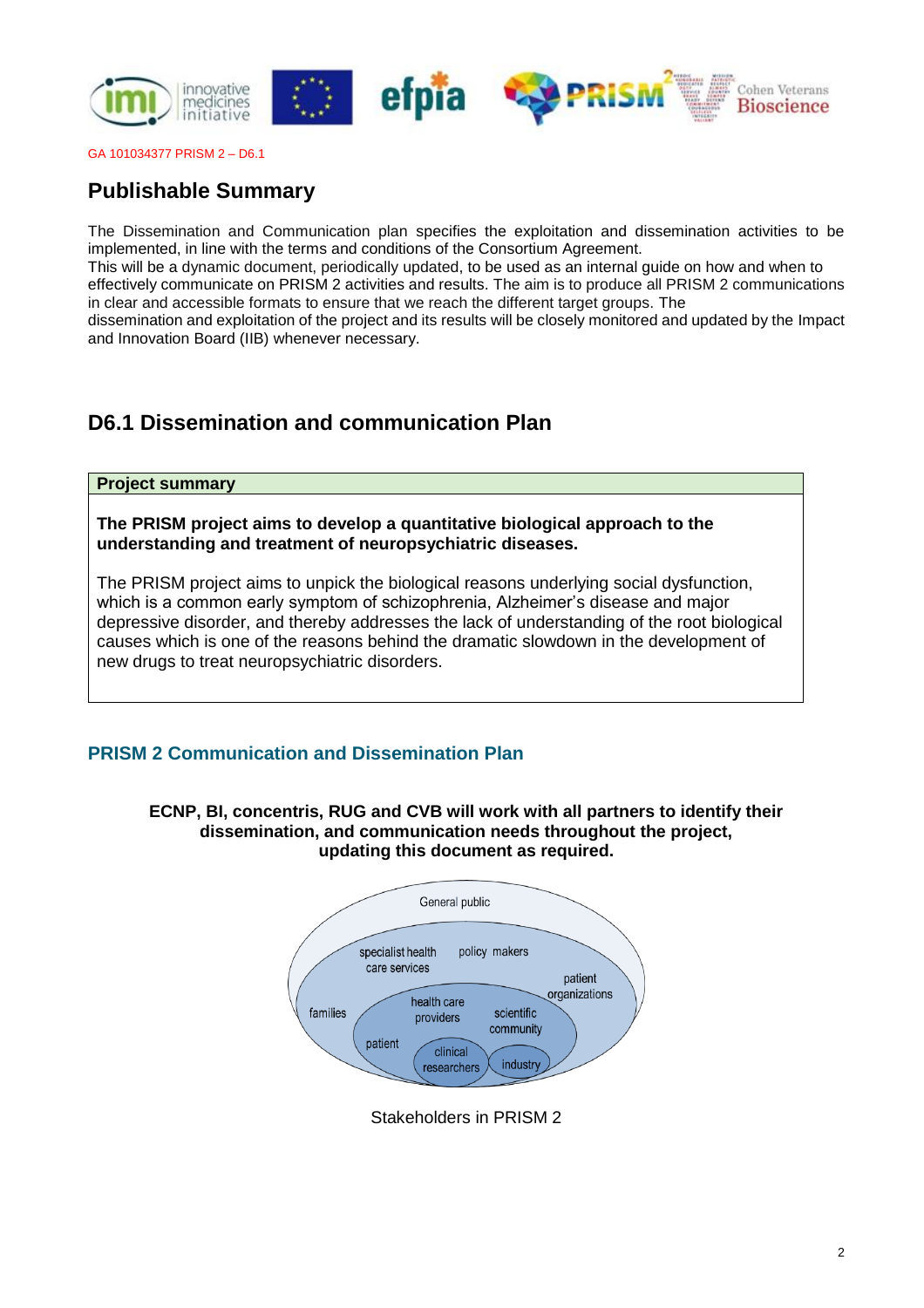

## **Definitions**

In this we apply the following interpretation:

- **Dissemination** involves the transfer of scientific results to be used by others (most likely expert communities such as other scientists in academia or industry).
- **Communication** is a strategically planned process aimed at promoting the action and its results in particular towards lay stakeholders and the general public.

## **1. Internal Communications: PRISM 2 Work Packages**

The **purpose** of our internal communications strategy is to ensure that:

- Partners are consulted appropriately, but not exhaustively, on matters relating to communications and dissemination.
- Partners have access to the resources they need for local communications.

**Actions** to support internal communications are:

1.1. To create mailing lists, using the concentris mailing list system, for the group as follows. These will ensure that internal communications always reach the right people. See Appendix 1 for a list of emails to populate the lists below at the time of writing.

| <b>Mailing list handler</b>    | <b>Members</b>                                                       |
|--------------------------------|----------------------------------------------------------------------|
| juliane.dittrich@concentris.de | WP leads and their PAs; project co-ordinator (RUG)                   |
| juliane.dittrich@concentris.de | Nominated communications contacts for each<br>partner                |
| juliane.dittrich@concentris.de | All staff, including WP leads, postdocs, technicians<br>and students |

- 1.2. To create an intranet site to allow the storing and sharing of non-confidential, non-sensitive materials such as study logos, press releases, template wording, draft deliverables, etc.
- 1.3. To complete a RACI Matrix to record who is Responsible, Accountable, Consulted and Informed about specific communications and dissemination tasks.
- 1.4. concentris will host regular online meetings for all WP leads and the project co-ordinator via **GoToMeeting** 
	- Scheduled ideally in a fixed day and time, e.g.  $3<sup>rd</sup>$  Tuesday of the month.
	- Announced by email with an Outlook calendar invitation and a separate email with agenda attached.
	- Documents ideally to be shared 48 hours in advance but can also be displayed using Screen Share during the meeting.
- 1.5. concentris will organise the annual General Assembly with the support of (local) consortium partners. These will change location each time, with the kick-off meeting being online via Zoom.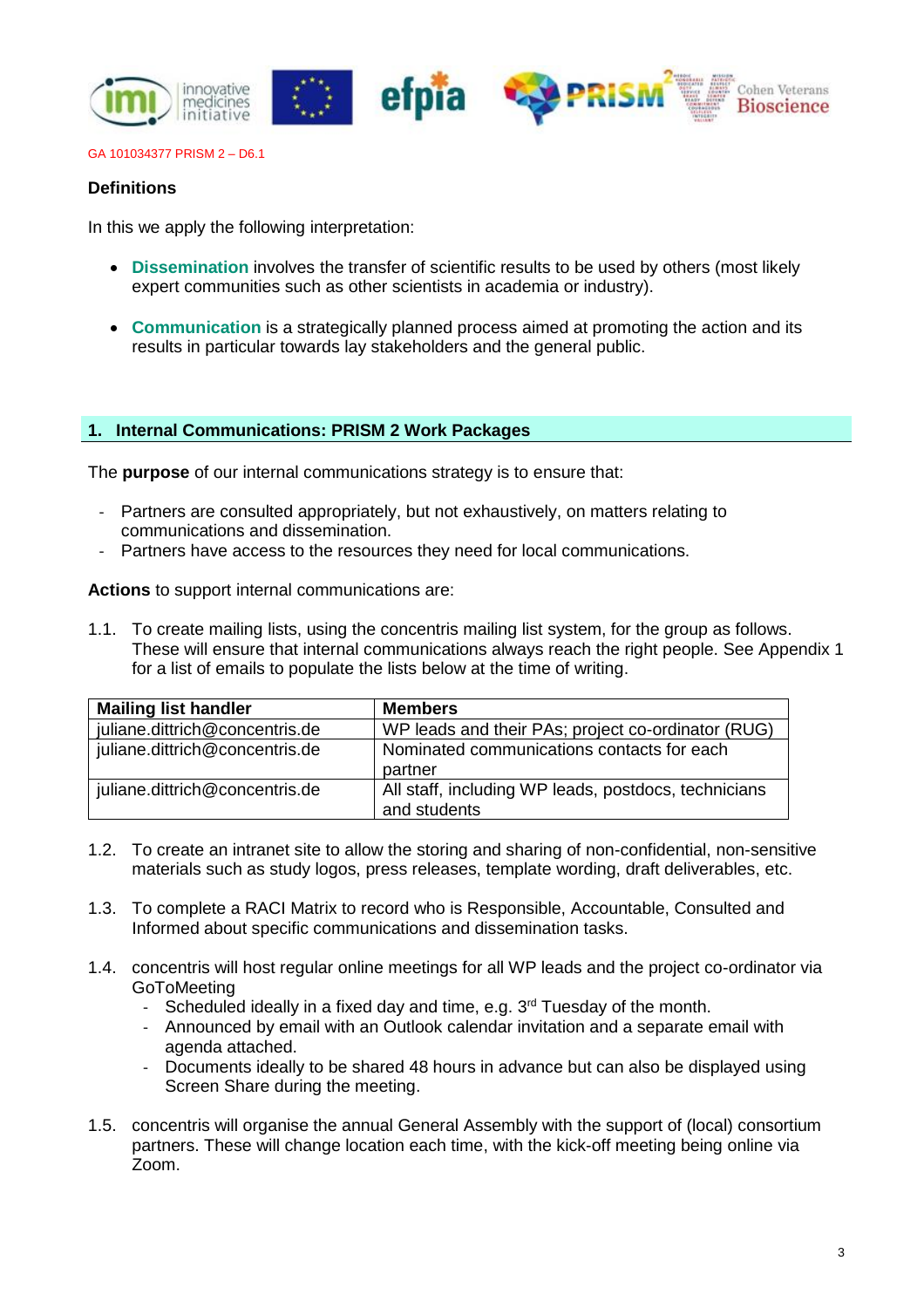

- 1.6. concentris will plan the Steering Committees meetings to take place twice a year face-to-face or via telephone or web conference. One face-to-face meeting per year will be combined with the General Assembly meeting.
- 1.7. concentris will arrange the master classes for early career researchers to coincide with the annual General Assembly Steering Committee and the Scientific and Ethical Advisory Board meetings.

The link to the coordination team's work is ensured as Hugh Marston (BI) is a member in both committees.

## **2. External Communication: Website, Social Media & Press**

The **purpose** of our website and social media strategy is to ensure that:

- The PRISM 2 project has a public-facing identity that inspires trust.
- Scientific discoveries have the widest possible reach.
- The PRISM 2 consortium is a force for good in the mental and physical health domain.
- External communications proceed efficiently without the need for excessive internal consultation.
- Individual sites have capacity to translate English-language communications for local use.

**Actions** to support website, social media and press strategy are:

- 2.1. To form a communication group with BI, CVB and ECNP to streamline the communications approach.
- 2.2. To identify a Communications Contact for each WP who will be the go-to person for queries such as checking scientific accuracy, posting with subject-relevant hashtags, etc.
- 2.3. To encourage making public engagement a standing item on the local team agenda of each WP, to remind them to discuss and share any news with concentris and the ECNP comms team.
- 2.4. To design a logo and provide it to partners in a range of formats.
- 2.5. To create a website hosted at concentris, with content sourced from all WPs and affiliated institutions. The website will showcase the project results in the form of abstracts and lay summaries of published papers and conference presentations, as well as links to news items and relevant events. General information about the consortium, PRISM 2 research objectives, and a list of partners can be found at the website as well.
- 2.6. To update the website at minimum six-monthly intervals, ensuring that the correct staff information and latest scientific developments are reflected.
- 2.7. To source and collate information from all WPs and affiliated Institutions that can be repurposed for social media promotions without the need for back and forth approvals. Update this at six-monthly intervals.
- 2.8. To use specific social media channels to focus and maintain an active online presence drawing upon milestones, deliverables and developments as they occur (Twitter @IMI2PRISM2 and Facebook https://www.facebook.com/IMI2PRISM2). Social Media will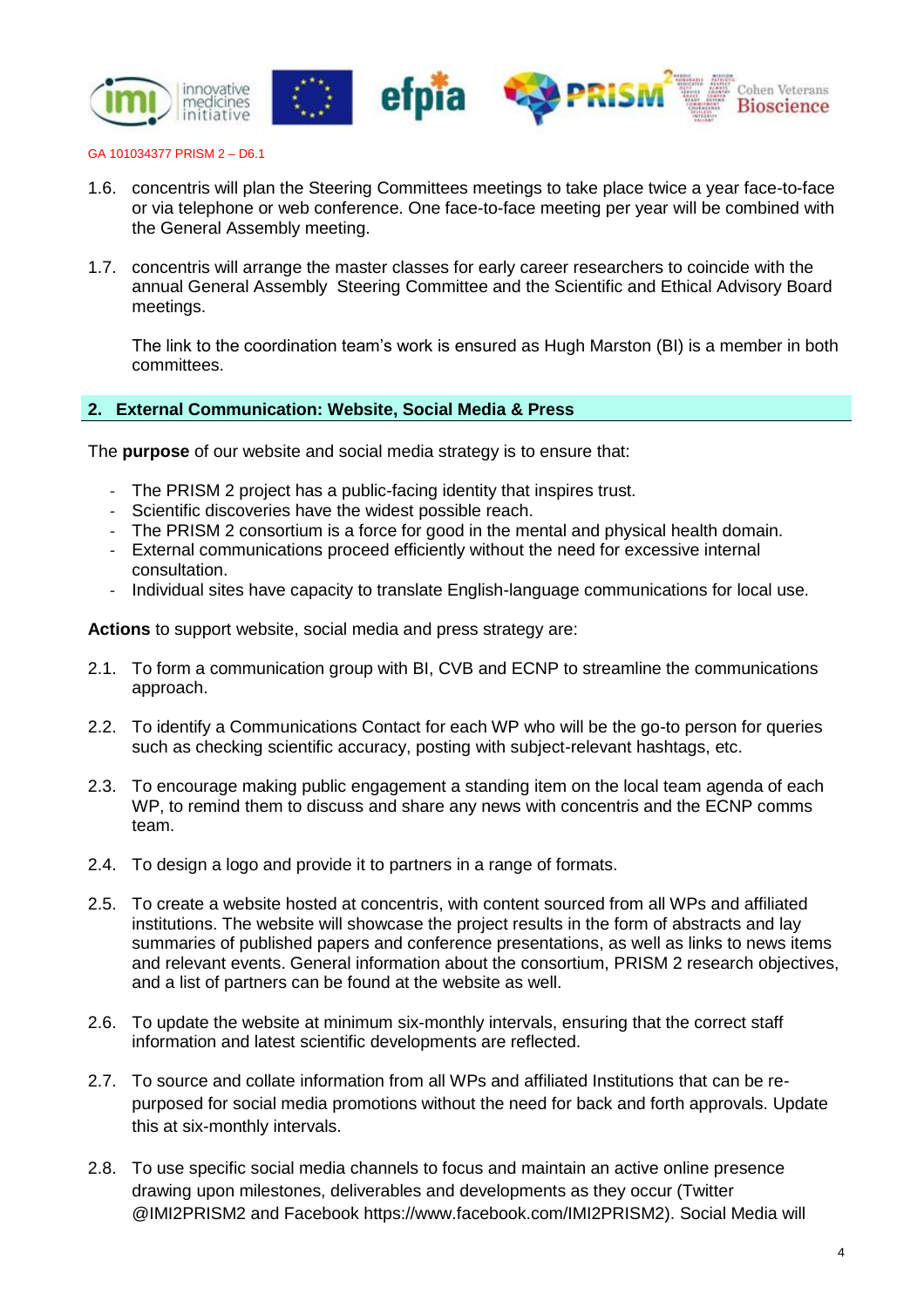

direct readers to the PRISM 2 website, where in-depth information will be available. When the topic is relevant, all partners will share PRISM 2 to their own channels to increase our reach.

- 2.9. To enable Communications Contacts to access the @IMI2PRISM2 Twitter account and post using project-specific guidelines (see Appendix 3).
- 2.10. To help partners to identify papers/points in the project that would be of interest to the media (ECNP). Press releases will be drafted in collaboration with partner's own press office. When appropriate, press releases will be uploaded to central databases such as AlphaGalileo (https://www.alphagalileo.org/en-gb/), to make research highlights visible and accessible for the media.
- 2.11. ECNP will produce a leaflet introducing the PRISM 2 project, that partners may translate into their own languages.

## **3. External Dissemination: Academics & Clinicians**

The **purpose** of our dissemination strategy for academics and clinicians is to ensure that:

- PRISM 2 builds and maintains a reputation for scientific excellence and clinical relevance.
- Novel scientific discoveries reach interested academics, clinicians and therapy developers.
- Methodological innovations are disseminated to the research community.
- Increase the potential for uptake of PRISM 2 project outputs.

**Actions** to support dissemination to academics and clinicians are:

- 3.1. All partners to contribute to scientific publications in gold-open-access peer-reviewed journals and consider the journals that will best reach clinical researchers and pharmacologists. Preliminary results should be published as green open access (open access repository), while awaiting publication, unless the results are commercially sensitive.
- 3.2. All partners to give presentations at scientific conferences. These should be uploaded to an appropriate repository and a news item with link added to the PRISM 2 website.
- 3.3. All partners to promote new scientific discoveries and methods on both their own and PRISM 2 social media (see Appendices 2 and 3 for instructions) and website.
- 3.4. All partners to share PRISM 2 discoveries at academic / clinical events via academic symposia, and to make use of their own professional networks / meeting opportunities, to disseminate PRISM 2 results.
- 3.5. PRISM 2 will plan and curate conference events and presentations at the ECNP Congress aimed at (i) clinical researchers, (ii) basic researchers (iii) pharmacology researchers, (iii) other relevant EU and non-EU projects. These will highlight the utility of PRISM 2 results in future clinical research and biomarker development. These activities will also foster connections, so that projects can capitalise on a joint pool of results.
- 3.6. Project results will be disseminated at ECNP Workshops and educational events to continue the dialogue with the research and clinical community and promote the uptake of the PRISM 2 results in innovative research.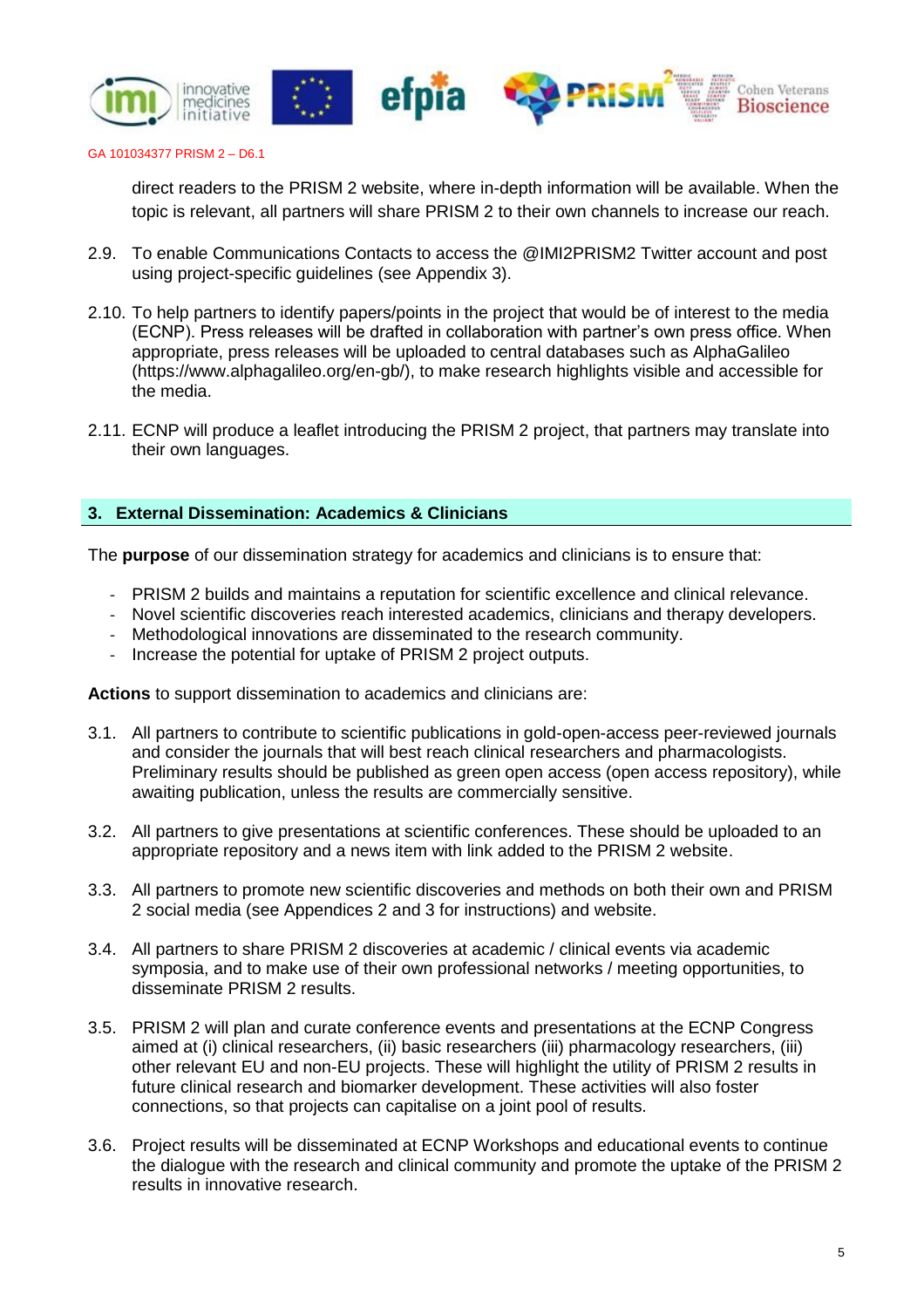

- 3.7. ECNP to compile a GDPR-compliant (consent based) mailing list of academics and clinicians who are interested in the PRISM 2 project.
- 3.8. ECNP to circulate periodic news briefs with content specifically targeted at academic and clinical readers.

# **4. External Communication: Lay Stakeholders**

The **purpose** of our dissemination strategy for stakeholders is to ensure that:

- The PRISM 2 project outputs are communicated to lay communities and stakeholders to support societal impact.
- Information relevant to the lives of people with mental illness reaches them in a form that is respectful and useful.
- That policy-relevant information reaches policy-makers in a format that is accessible and useful to them.

**Actions** to support dissemination to stakeholders are:

- 4.1. ECNP to compile a GDPR-compliant (consent based) mailing list of stakeholders (including policy-makers, third sector, individuals with lived experience) who are interested in the PRISM 2 project.
- 4.2. Partners to write lay summaries of scientific papers/ methodological innovations, which will be uploaded to the PRISM 2 website. All partners should contact Juliane Dittrich (juliane.dittrich@concentris.de) when they have material available which can be made into a lay summary.
- 4.3. All partners to proactively seek opportunities to publish on PRISM 2 and on the broader topic of mental/physical health in popular science media e.g. [The Mental Elf blog,](https://www.nationalelfservice.net/mental-health/) The Psychologist [magazine,](https://thepsychologist.bps.org.uk/) [The Conversation,](https://theconversation.com/uk) etc.

## **5. External communication: General Public**

The **purpose** of our dissemination strategy for the general public is to ensure that:

- The PRISM 2 project provides an opportunity for increasing public engagement with science to engage, inform, interact and support societal change.
- The PRISM 2 consortium contributes positively to the reputation of their host institutions, in their local community.

**Actions** to support dissemination to the general public are:

- 5.1. Consult other partners on their needs and assist them in creating high-quality materials.
- 5.2. Encourage creative activities at science festivals and public events in the EU, and providing supporting materials, as opportunities arise.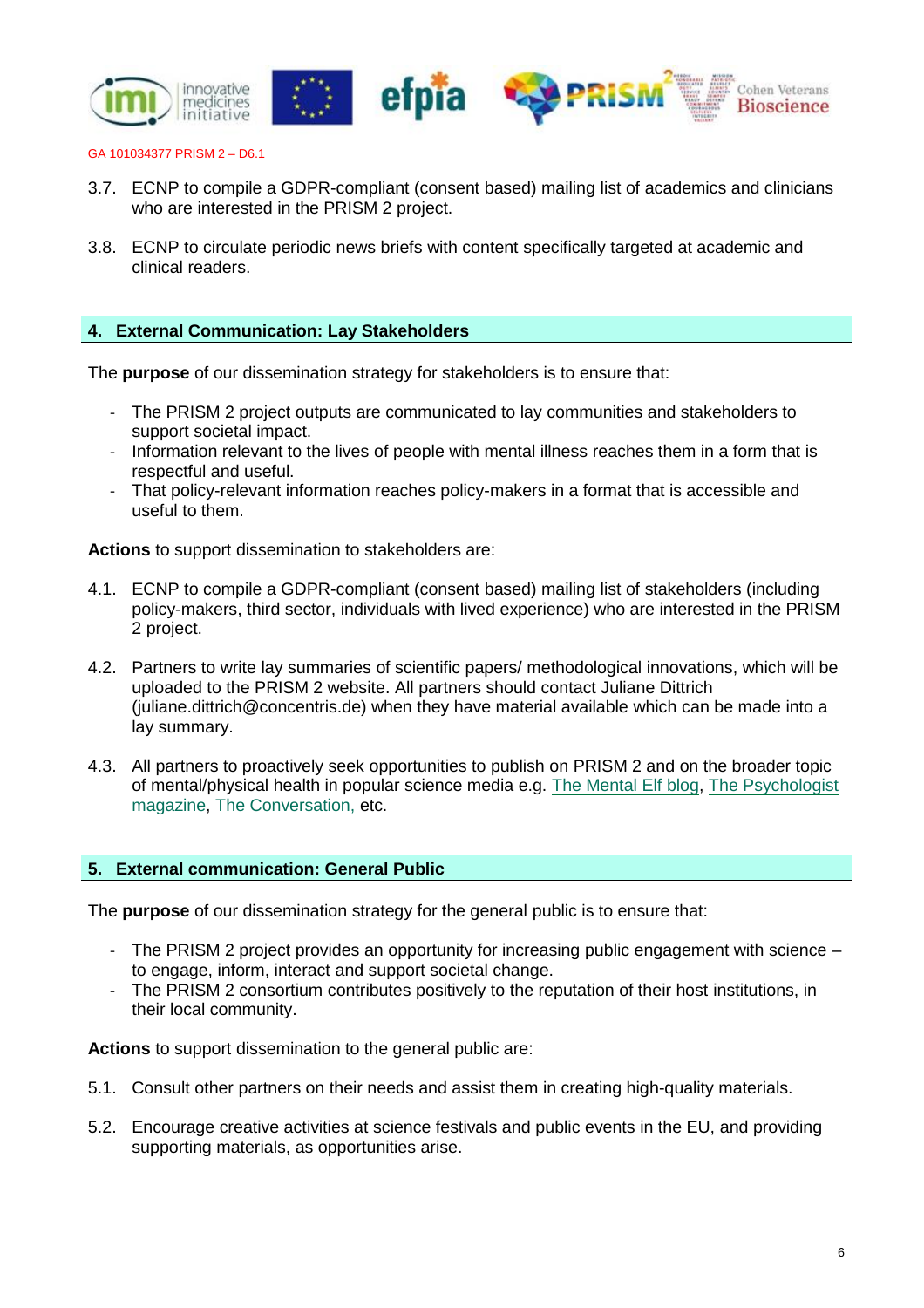

## **6. Stakeholder OUTREACH**

The **purpose** of stakeholder outreach is to:

- Establish a connection between PRISM 2 and multiple potential users/groups that will benefit from the project's impact.
- Receive advice on the best way to disseminate and communicate the project results.

**Actions** to support stakeholder outreach include:

- 6.1. Arrange regular stakeholder meetings during annual PRISM 2 General Assemblies aimed at multiple audiences such as:
	- clinical researchers
	- biomarker developers
	- specialist health care services in CVD and mental health
	- health care authorities
	- patient organisations
- 6.2. Establish a mechanism for stakeholder outreach to interact with the other project partners.

#### **7. Extensions: participatory research and policy development**

The **purpose** of participatory research and policy development is to:

- Generate knowledge that can directly inform policy relating to health data science.
- Incorporate the views of people with lived experience of the relevant health conditions into the PRISM 2 output.

**Actions** to support participatory research and policy development include:

- 7.1 Use existing data to inform communication and dissemination goals.
- 7.2 Design, deliver and disseminate research that meets the policy and impact goals of the consortium.

## **8. Exploitation: Industry & Policymakers**

The **purpose** of our exploitation strategy is to:

- Highlight relevant results from the PRISM 2 project to relevant industry leaders and policymakers.
- Feed PRISM 2 results into activities such as future research, clinical practice, commercial products/processes/services or the standardisation of activities (as is appropriate).

**Actions** to support exploitation are:

8.1 PRISM 2 consortium will form an Impact and Innovation Board (IIB), chaired by the coordinator, comprising a mix of junior and senior members of PRISM 2 from academia/SMEs and EFPIA, as well as representatives of clinical staff, ECNP, and patients and family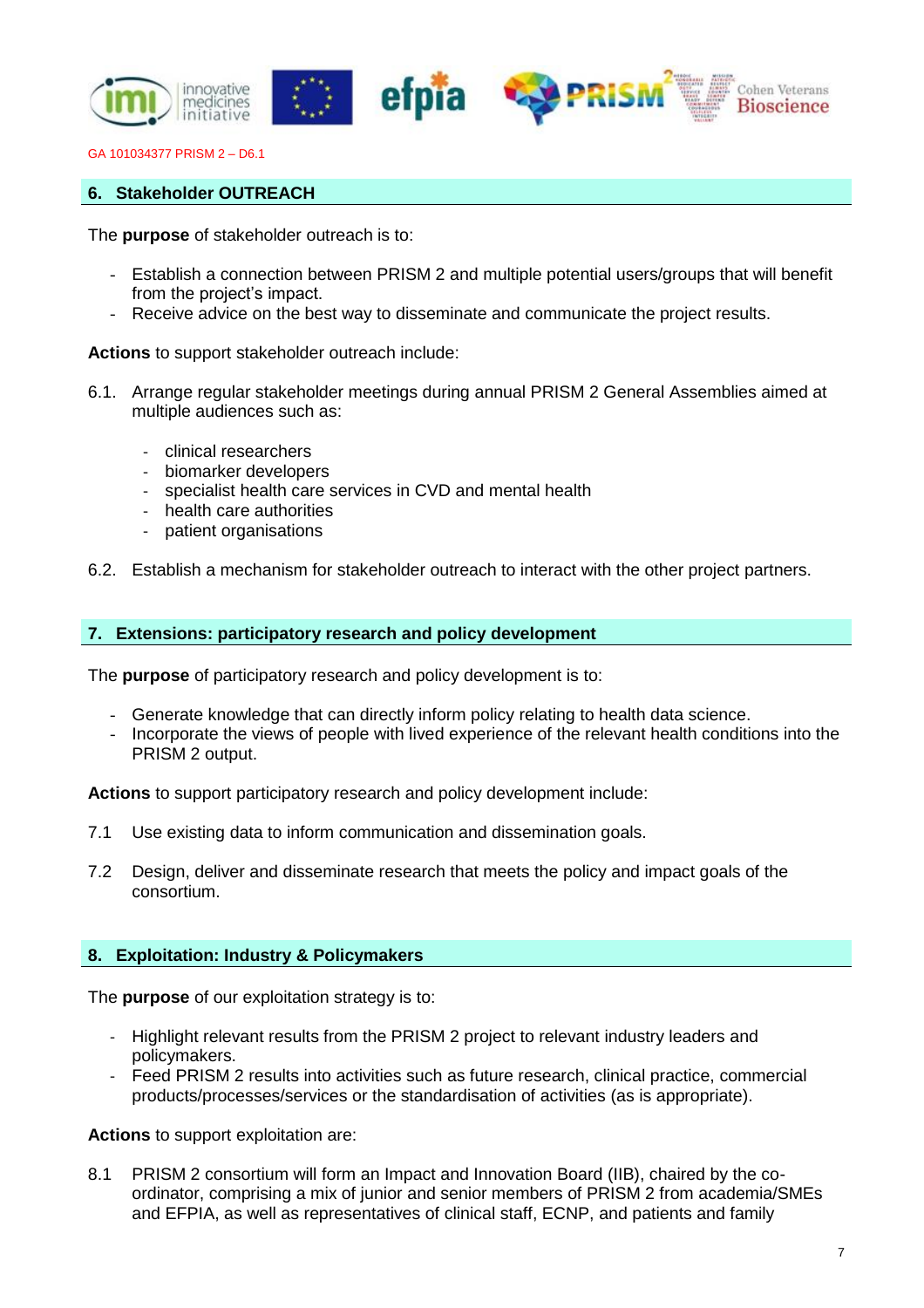

organisations. In addition, WP2-leads (SBG and CVB) will join the board to ensure data sustainability and the correct application of standards for open or confidential data, respectively.

- 8.2 The IIB together with ECNP will be responsible for designing a structured plan for dissemination and communication and to oversee the exploitation of programme results by monitoring the steps being taken.
- 8.3 Together with the COOR-team it will oversee the comprehensive internal and external dissemination of project results and knowledge.
- 8.4 Importantly, prior to every GA meeting, every site PI of PRISM 2 will be interviewed about his/her plans for dissemination in the coming year, and whether IP will have to be protected. Meetings.
- 8.5 The IIB will meet once per year face-to-face during the GA-meetings and whenever required.
- 8.4 ECNP will arrange booths/exhibitions at meetings to disseminate PRISM 2 results to industry.

## **TASk summary**

| #   | <b>Deliverable</b>                                            | Owner                 |
|-----|---------------------------------------------------------------|-----------------------|
| T.1 | Stakeholder analysis, dissemination planning and              | ECNP, BI, RUG,        |
|     | performance evaluation                                        | concentris, CVB       |
| T.2 | Logo, website and corporate identity of PRISM 2               | concentris, RUG, BI   |
| T.3 | Dissemination for scientists and medical community            | ECNP, concentris,     |
|     |                                                               | CVB, all              |
| T.4 | Communication to the public and to patient communities        | ECNP, BI, concentris, |
|     | in Europe - reducing stigma associated with mental            | all                   |
|     | diseases                                                      |                       |
| T.5 | Identification and valorisation of intellectual property (IP) | concentris, all       |
|     | and exploitation opportunities                                |                       |
| T.6 | Training, and mentorship                                      | concentris, ECNP,     |
|     |                                                               | RUG, all              |

All of these items are 'continuous' throughout the project (i.e. M1-48).

#### **Deliverables summary**

| #                | <b>Deliverable</b>                          | <b>Action</b> | Due date |
|------------------|---------------------------------------------|---------------|----------|
| D6.1             | Dissemination and                           | Report        | Aug 2021 |
|                  | Communication plan                          |               | (M03)    |
| D6.2             | Go-live of updated public                   | Websites      | Aug 2021 |
|                  | project website                             |               | (M04)    |
| D6.3             | First electronic bulletin                   | Report        | Dec 2021 |
|                  |                                             |               | (M04)    |
| D <sub>6.4</sub> | Brochure to inform in brief about PRISM 2   | Pdf           | (M04)    |
|                  | participants involved in the clinical study |               |          |
| D <sub>6.5</sub> | Patient event                               | Report        | May 2024 |
|                  |                                             |               | (M36)    |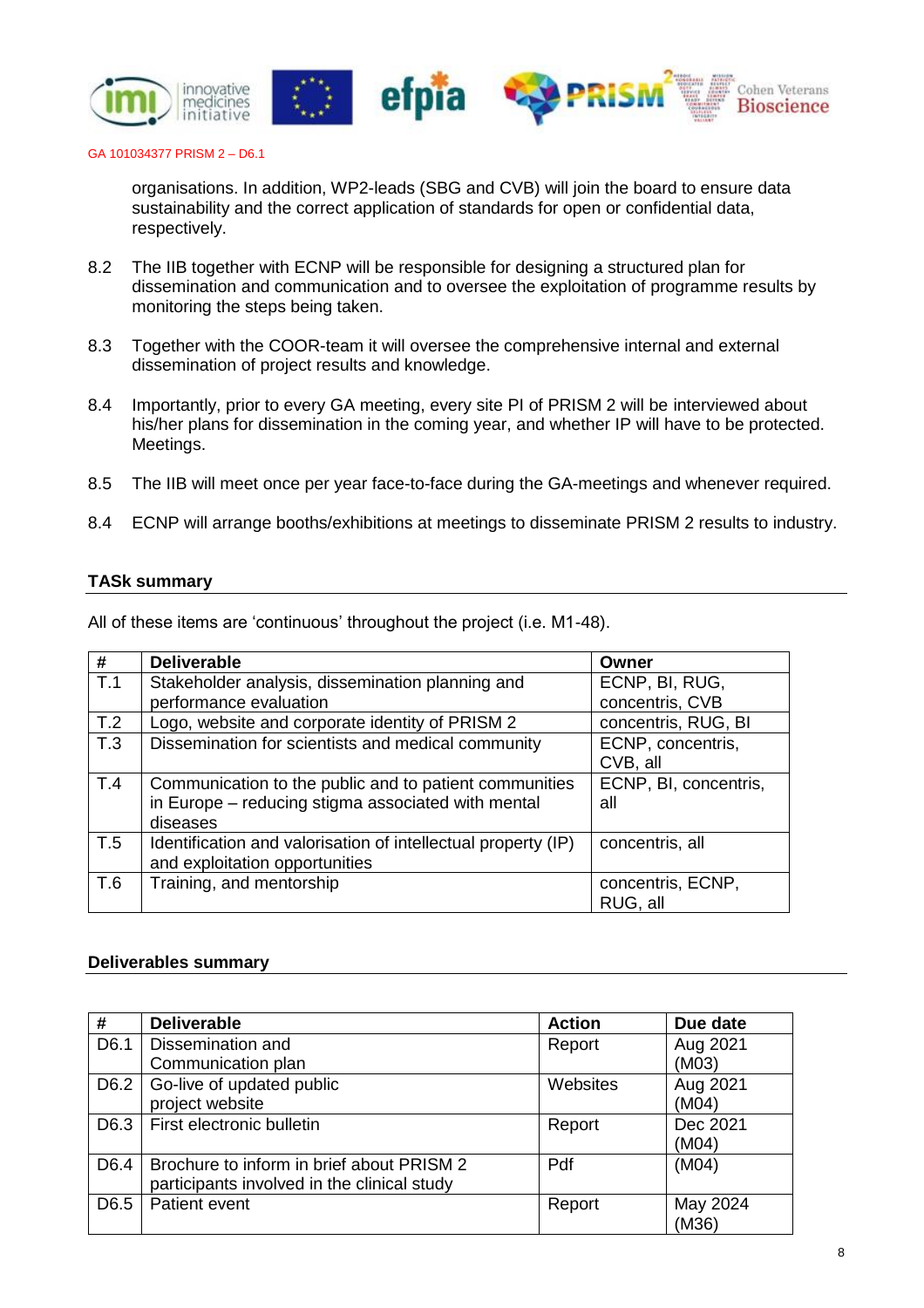

| D <sub>6.6</sub> | Video explaining<br>new knowledge on        | video  | May 2024<br>(M36) |
|------------------|---------------------------------------------|--------|-------------------|
|                  | transdiagnostic approach                    |        |                   |
|                  |                                             |        |                   |
| D6.7             | Summary report on major                     | Report | May 2024          |
|                  | publications/findings                       |        | (M36)             |
| D6.8             | Summary report on the success of the chosen | Report | May 2024          |
|                  | communication channels                      |        | (M36)             |
| D6.9             | Summary report on masterclasses             | Report | May 2024          |
|                  |                                             |        | (M36)             |

## **Milestone summary**

All of these items are 'continuous' throughout the project (i.e. M1-36).

| #  | <b>Task</b>                                                            | Lead        | Involvemen | <b>Due</b> |
|----|------------------------------------------------------------------------|-------------|------------|------------|
|    |                                                                        |             |            | (month)    |
| 32 | PRISM2 Twitter account set-up                                          | <b>ECNP</b> | All        | 01         |
| 33 | Facebook account set-up                                                | <b>ECNP</b> |            | 01         |
| 34 | Impact and Innovation Board formed                                     | concentris  | BI, CVB    | 03         |
| 35 | Mentor-mentee pairing ready                                            | concentris  |            | 05         |
| 36 | Report on the success of the chosen<br>communication channels 1        | <b>ECNP</b> |            | 12         |
| 37 | IPR and dissemination plans for the next<br>year gathered from PIs 1   | concentris  |            | 12         |
| 38 | 1st master class/workshop at GA-<br>meeting                            | concentris  |            | 13         |
| 39 | Report on the success of the chosen<br>communication channels 1 (ECNP) | <b>ECNP</b> |            | 24         |
| 40 | IPR and dissemination plans for the next<br>year gathered from PIs 1   | concentris  |            | 24         |
| 41 | 2nd master class/workshop at GA-<br>meeting                            | concentris  |            | 25         |
| 42 | IPR and dissemination plans for the next<br>year gathered from PIs     | concentris  |            | 35         |
| 43 | 3rd master class/workshop at GA-<br>meeting                            | concentris  |            | 36         |

# **RACI Chart (Responsible, accountable, consulted, informed)**

The key ongoing tasks from each section have been brought into the table below, to give some clarity regarding responsibilities within the consortium.

**R = Responsible:** The person who does the work to achieve the task. They have responsibility for getting the work done or decision made. As a rule this is one person.

**A = Accountable:** The person who is accountable for the correct and thorough completion of the task. This must be one person and is often the project executive or project sponsor. This is the role that responsible is accountable to and approves their work.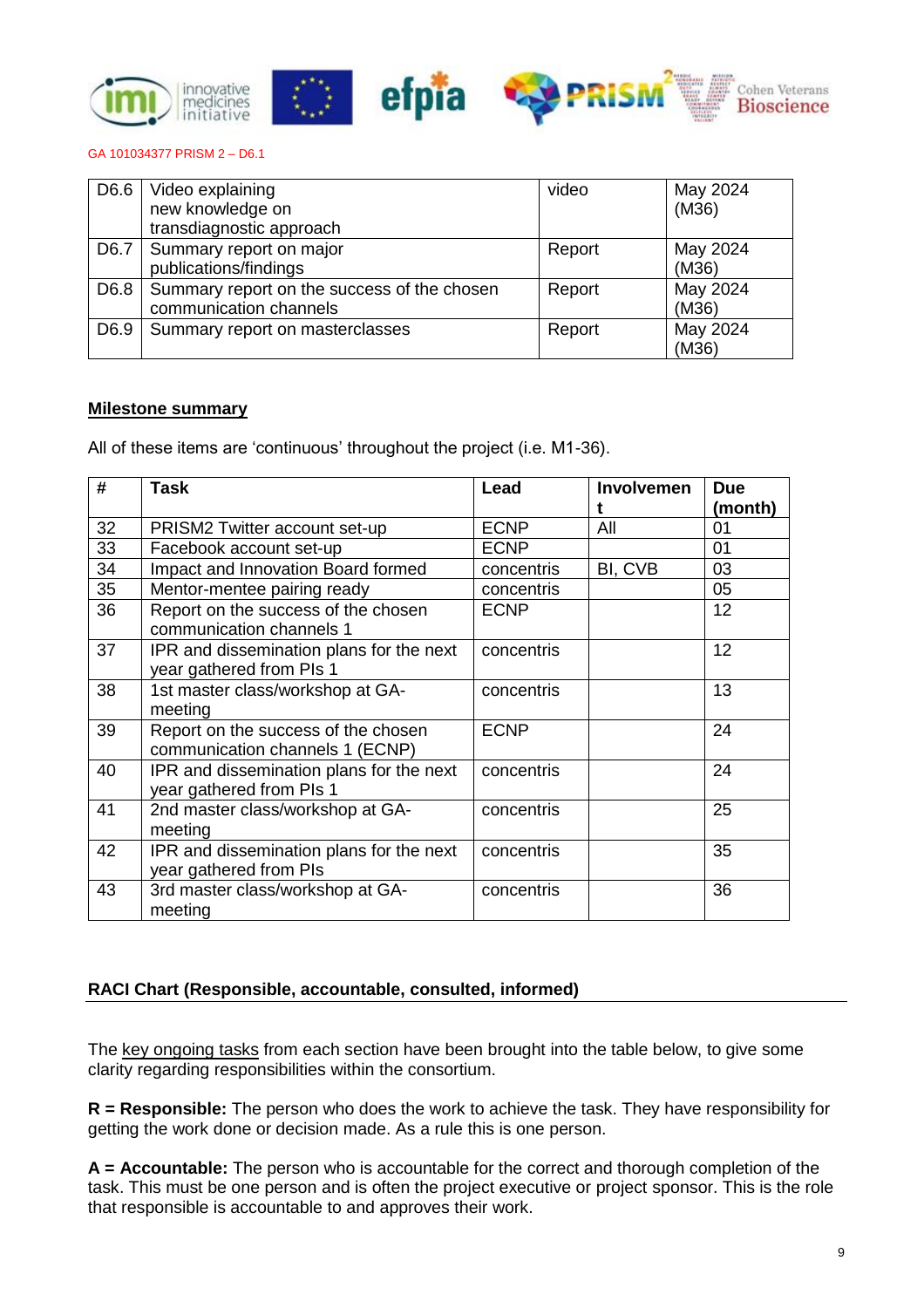

**C = Consulted:** The people who provide information for the project and with whom there is two-way communication. This is usually several people, often subject matter experts.

**I = Informed:** The people kept informed of progress and with whom there is one-way communication. These are people that are affected by the outcome of the tasks, so need to be kept up-to-date.

|     | <b>Task and summary</b>                                                                                   | Co-<br>ordinato<br>r/Projec<br><b>Manage</b><br>r | <b>WP</b><br>leads | <b>Steering</b><br>Comm | <b>Comms</b><br><b>Contact</b><br>$\mathbf s$<br>(all<br>partners | <b>IIB</b>   |
|-----|-----------------------------------------------------------------------------------------------------------|---------------------------------------------------|--------------------|-------------------------|-------------------------------------------------------------------|--------------|
| 1.  | <b>Internal Communications</b>                                                                            |                                                   |                    |                         |                                                                   |              |
| 1.1 | Monthly online meetings                                                                                   | R&A                                               | $\mathsf{C}$       | $\mathsf{I}$            | $\overline{\phantom{0}}$                                          |              |
| 1.2 | Annual project meeting                                                                                    | R&A                                               | $\mathsf{C}$       | $\mathsf{C}$            |                                                                   |              |
| 1.3 | <b>Meetings of Scientific</b><br>Advisory Board, General<br><b>Assembly and Executive</b><br><b>Board</b> | R&A                                               | $\mathsf C$        | $\mathsf{C}$            |                                                                   |              |
| 2.  | <b>External Communications</b>                                                                            |                                                   |                    |                         |                                                                   |              |
| 2.1 | Update website                                                                                            | A                                                 |                    | $\mathsf{R}$            | $\mathsf{C}$                                                      | $\mathsf{C}$ |
| 2.2 | Public engagement as<br>standing item on local<br>team meetings                                           |                                                   | R&A                |                         |                                                                   |              |
| 2.3 | Social media                                                                                              |                                                   | $\mathsf{C}$       | A                       | $\mathsf{R}$                                                      | $\mathsf{C}$ |
| 2.4 | Press releases                                                                                            | A                                                 | R                  | $\mathsf{C}$            |                                                                   | $\mathsf{C}$ |
| 2.5 | Opinion editorials and<br>letters to the editor                                                           | A                                                 | R                  | C                       |                                                                   | C            |
| 3.  | <b>External Dissemination</b>                                                                             |                                                   |                    |                         |                                                                   |              |
| 3.1 | Scientific publications                                                                                   | A                                                 | R&C                | $\mathsf{I}$            | I                                                                 | $\mathsf{C}$ |
| 3.2 | Scientific conference<br>presentations                                                                    | A                                                 | $\mathsf{R}$       | L                       | ı                                                                 |              |
| 3.3 | Satellite events                                                                                          | A                                                 | R.                 | $\mathsf{C}$            | I                                                                 | $\mathsf{C}$ |
| 3.4 | Workshop for clinical<br>researchers                                                                      | A&R                                               | $\mathsf C$        | R                       |                                                                   | C            |
| 3.5 | Presentations to scientific<br>networks, health care<br>professionals/authorities                         | A                                                 | R                  | I                       | I                                                                 | C            |
| 4.  | <b>External Communications: Lay Stakeholders</b>                                                          |                                                   |                    |                         |                                                                   |              |
| 4.1 | Lay summaries of<br>scientific papers                                                                     | A                                                 | $\mathsf{C}$       | R                       | I                                                                 |              |
| 4.2 | Use of animations, video                                                                                  | A                                                 | $\mathsf C$        | $\mathsf{R}$            | I                                                                 | I            |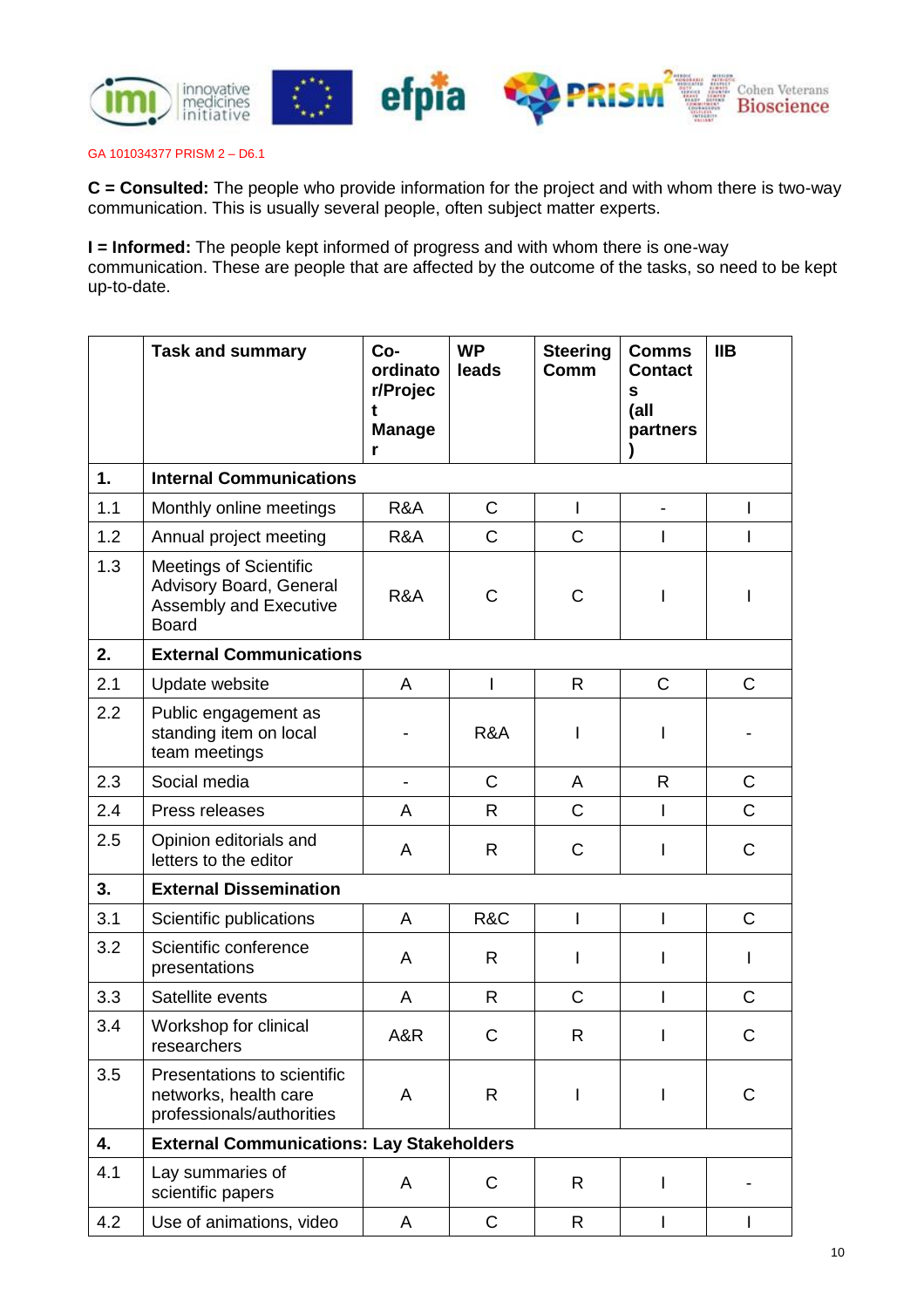







|     | <b>Task and summary</b>                                         | Co-<br>ordinato<br>r/Projec<br>t<br><b>Manage</b><br>r | <b>WP</b><br>leads | <b>Steering</b><br>Comm | <b>Comms</b><br><b>Contact</b><br>S<br>(all<br>partners | <b>IIB</b>     |
|-----|-----------------------------------------------------------------|--------------------------------------------------------|--------------------|-------------------------|---------------------------------------------------------|----------------|
|     | and other media to<br>promote findings                          |                                                        |                    |                         |                                                         |                |
| 4.3 | Popular science<br>magazines                                    | A                                                      | $\mathsf{R}$       | $\mathsf C$             | I                                                       | I              |
| 4.4 | Meetings with<br>stakeholders                                   | A&R                                                    | $\mathsf{C}$       | $\mathsf{R}$            | I                                                       | $\mathsf{C}$   |
| 5.  | <b>External Communications: General Public</b>                  |                                                        |                    |                         |                                                         |                |
| 5.1 | Needs assessment                                                | I                                                      | $\mathsf{C}$       | A&R                     | I                                                       | $\mathsf C$    |
| 5.2 | Design outputs                                                  | I                                                      | $\overline{C}$     | A&R                     | I                                                       | I              |
| 6.  | <b>Stakeholder Outreach</b>                                     |                                                        |                    |                         |                                                         |                |
| 6.1 | Stakeholder meetings                                            | A&R                                                    | $\overline{C}$     | $\mathsf{C}$            | L                                                       | I              |
| 6.2 | Stakeholder interactions<br>with project members                | A&R                                                    | $\mathsf{C}$       | $\mathsf{C}$            |                                                         | I              |
| 7.  | <b>Extension: Participatory Research and Policy development</b> |                                                        |                    |                         |                                                         |                |
| 7.1 | Exploit opportunities from<br>existing data                     | T                                                      | $\mathsf{I}$       | A&R                     | I                                                       | I              |
| 7.2 | Design, deliver and<br>disseminate research                     | $\mathsf{C}$                                           | $\mathsf{C}$       | A&R                     | I                                                       | I              |
| 8.  | <b>Exploitation: Industry and Policymakers</b>                  |                                                        |                    |                         |                                                         |                |
| 8.2 | Filing patents                                                  | A                                                      | $\mathsf{R}$       | $\overline{1}$          | I                                                       | $\mathsf{C}$   |
| 8.3 | Industry meetings                                               | A                                                      | $\mathsf{R}$       | $\mathsf{I}$            | L                                                       | $\overline{C}$ |
| 8.4 | Booths at conferences                                           | A                                                      | $\overline{C}$     | $\mathsf{I}$            |                                                         | $\mathsf{R}$   |
| 8.5 | Interactions with<br>policymakers                               | $\overline{A}$                                         | $\mathsf{C}$       | $\mathsf{R}$            | I                                                       | $\mathsf{C}$   |
| 8.6 | Communication &<br>dissemination plan                           | A                                                      | $\mathsf{C}$       | I                       |                                                         | R              |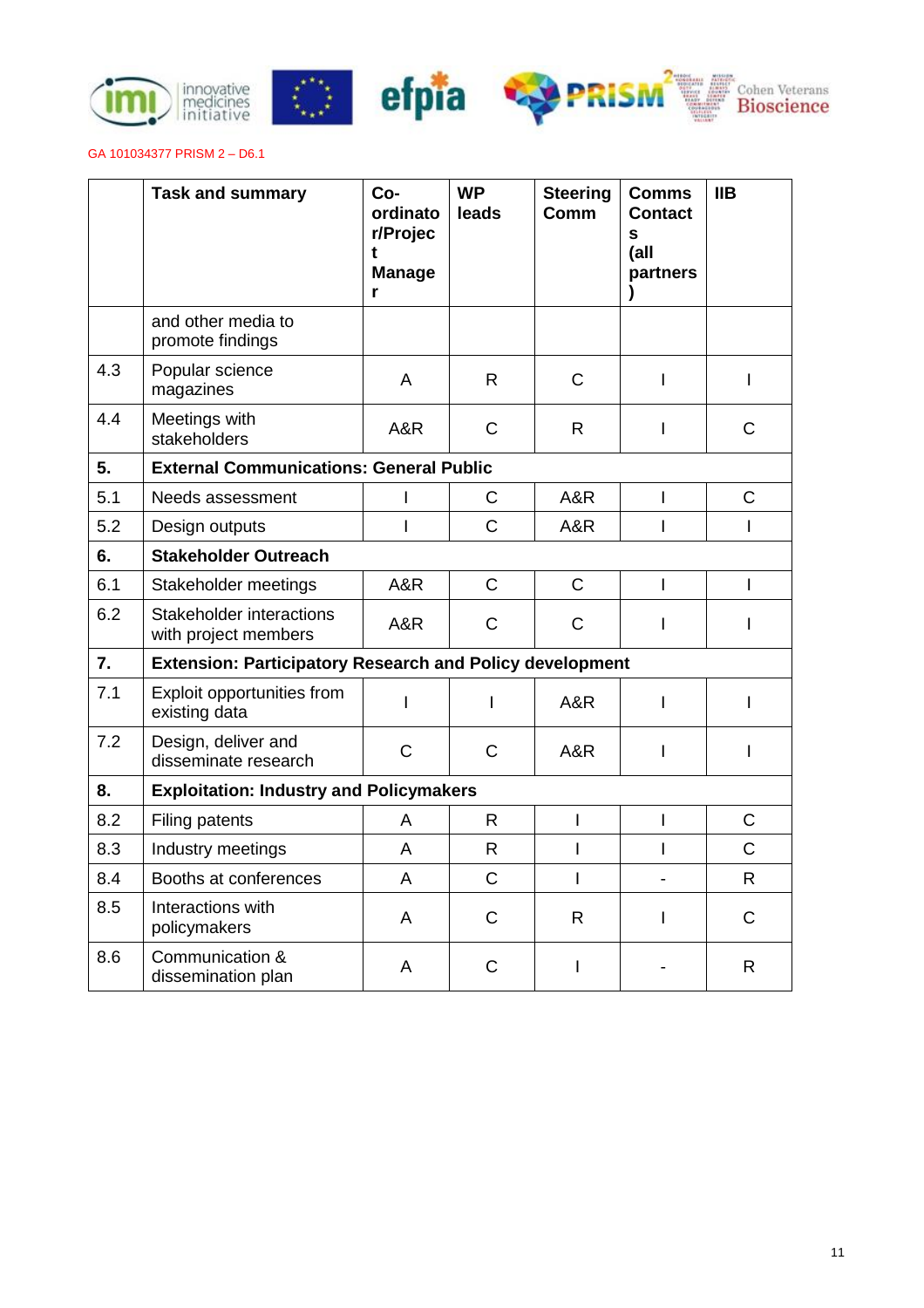

## **Appendices**

# **Appendix 1: People in each mailing list**

| <b>Mailing list handler</b>                                     | <b>Members</b>                        | <b>Initial list</b> |
|-----------------------------------------------------------------|---------------------------------------|---------------------|
| juliane.dittrich@concentris.de   WP leads and their PAs;        | project co-ordinator (RUG)            |                     |
| juliane.dittrich@concentris.de   Nominated communications       | contacts for each partner             |                     |
| juliane.dittrich@concentris.de   All staff, including WP leads, | postdocs, technicians and<br>students |                     |

## **Appendix 2: Communications contacts**

| <b>Name</b>         | Job title                                | <b>Institution</b> | <b>Email</b>                              |
|---------------------|------------------------------------------|--------------------|-------------------------------------------|
| <b>Martien Kas</b>  | Project coordinator<br>Academic          | <b>RUG</b>         | m.j.h.kas@rug.nl                          |
| Juliane Dittrich    | Senior Proj.<br>Manager                  | concentris         | Juliane.dittrich@concentris.de            |
|                     |                                          | <b>LUMC</b>        |                                           |
| Ligia Bohn          | Senior Proj.<br>Manager<br>Communication | <b>ECNP</b>        | I.bohn@ecnp.eu                            |
| Karin Eskenazi      | <b>Senior Director</b><br>Communications | <b>CVB</b>         | karin.eskenazi@cohenbio.org               |
| <b>Hugh Marston</b> | Project coordinator<br><b>EFPIA</b>      | BI                 | hugh.marston@boehringer-<br>ingelheim.com |

## **Appendix 3: Project-specific Twitter guidelines**

Partners across PRISM 2will have access to the @PRISM 2 Twitter account, to ensure that everyone can post up-to-date information about the project.

ECNP will overall monitor the account but each post generator should monitor its own post and reply to comments of followers.

Please see below for guidelines on how to use this Twitter account.

#### **What language should we use?**

- We should direct our tweets at an audience of educated lay people people who will understand common scientific concepts but may not be familiar with the details of the research area.
- Although many of our followers will be researchers it is important to make sure our Twitter feed is accessible to the general public.
- Tweets should be in English.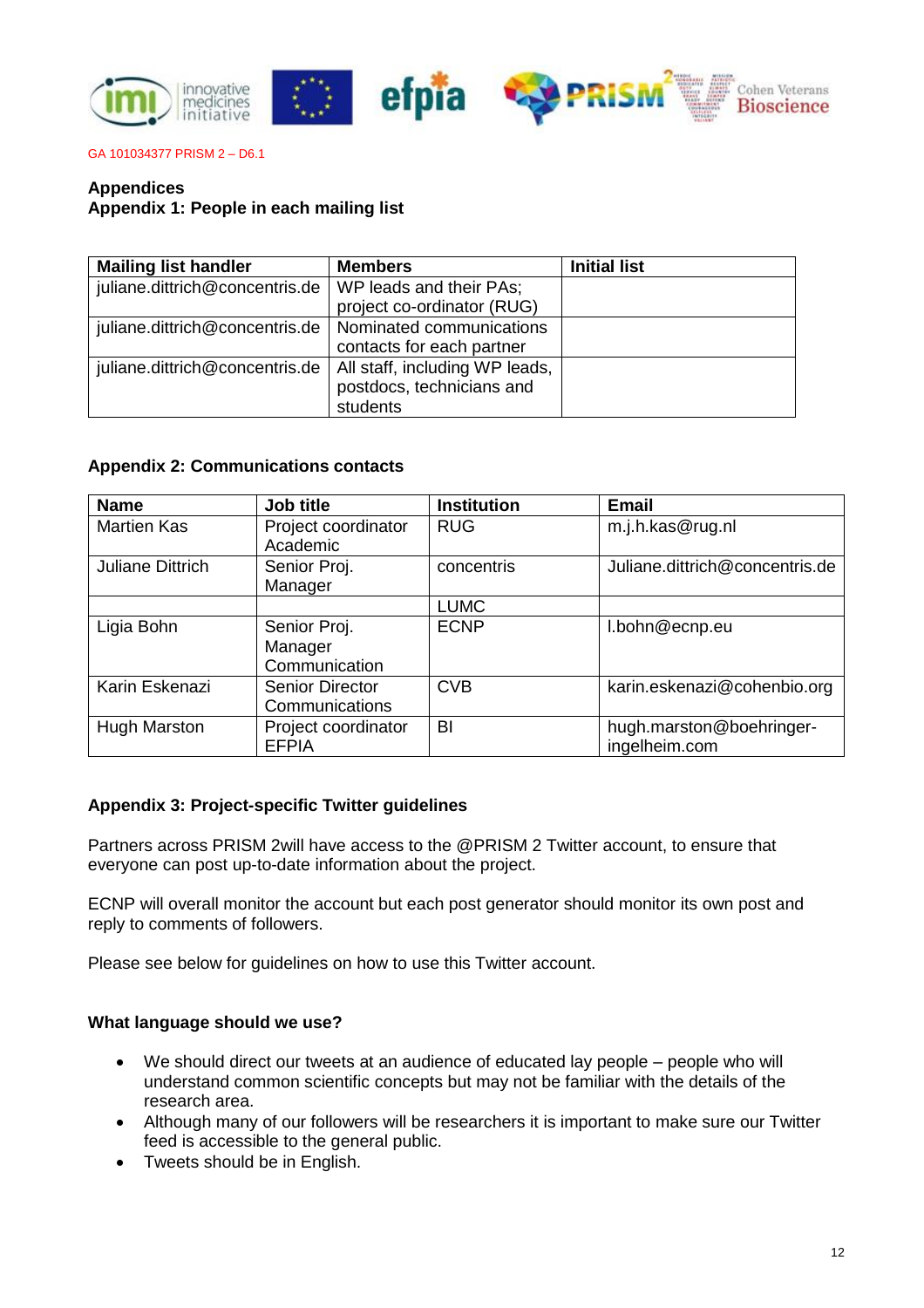

## **What we will/will not tweet**

| What we will tweet/retweet                                                                                                                                                                                                                      | What we will not tweet/retweet                                                                                                    |  |
|-------------------------------------------------------------------------------------------------------------------------------------------------------------------------------------------------------------------------------------------------|-----------------------------------------------------------------------------------------------------------------------------------|--|
| Publications/output from PRISM 2 work<br>packages.                                                                                                                                                                                              | Participant information.                                                                                                          |  |
| Publications/output from other projects<br>related to genetics of mental health<br>and/Alzheimer disease, Schizophrenia,<br>Major Depression, transdiagnostic,<br>translational<br>neuroscience, (digital) biomarkers,<br>quantitative biology. |                                                                                                                                   |  |
| News articles (from reputable sources)<br>related to mental health.                                                                                                                                                                             | General news articles including political<br>opinions.                                                                            |  |
| Videos/animations from partners YouTube<br>channels.                                                                                                                                                                                            |                                                                                                                                   |  |
| Pictures related to PRISM 2 (e.g. pre-<br>approved images of researchers, research<br>buildings, pre-approved images of events,<br>free-to-use relevant online images).                                                                         | Photos without permission. Photos not<br>related to PRISM 2(e.g. pets, holiday<br>photos).                                        |  |
| Tweets from relevant conferences (using<br>hashtags).                                                                                                                                                                                           | Acronyms or initialisms (e.g. write<br>"Alzheimer disease" not "AD").                                                             |  |
| Tweets including relevant hashtags e.g.<br>#MentalHealthAwareness                                                                                                                                                                               | Swearing/bad language or aggressive<br>language.<br>Inappropriate language regarding mental<br>health (see table below for tips). |  |
| (Approved) information about our<br>researchers. This could include information<br>about their background / personality, not<br>just their research, if the individual<br>approves it.                                                          | Identifiable information about our<br>researchers.                                                                                |  |

# **Advice on language related to mental health**

| Mental health language to avoid             | Mental health language to use instead      |  |
|---------------------------------------------|--------------------------------------------|--|
| Committed suicide                           | Died by suicide                            |  |
| Suffers with mental illness/ is a victim of | Lives with a mental illness / has a mental |  |
| mental illness                              | illness                                    |  |
| Schizophrenic/psychotic                     | Person with schizophrenia/psychosis        |  |
| He is schizophrenic                         | He has schizophrenia                       |  |
| Substance abuse                             | Substance use disorder                     |  |

# **Which Twitter accounts should we follow?**

- Researchers working on PRISM 2
- Researchers working on genetics/mental health/ Alzheimer disease, Schizophrenia, Major Depression, transdiagnostic, translational, neuroscience, (digital) biomarkers, quantitative biology outside PRISM 2
- Funding organisations
- Relevant university departments